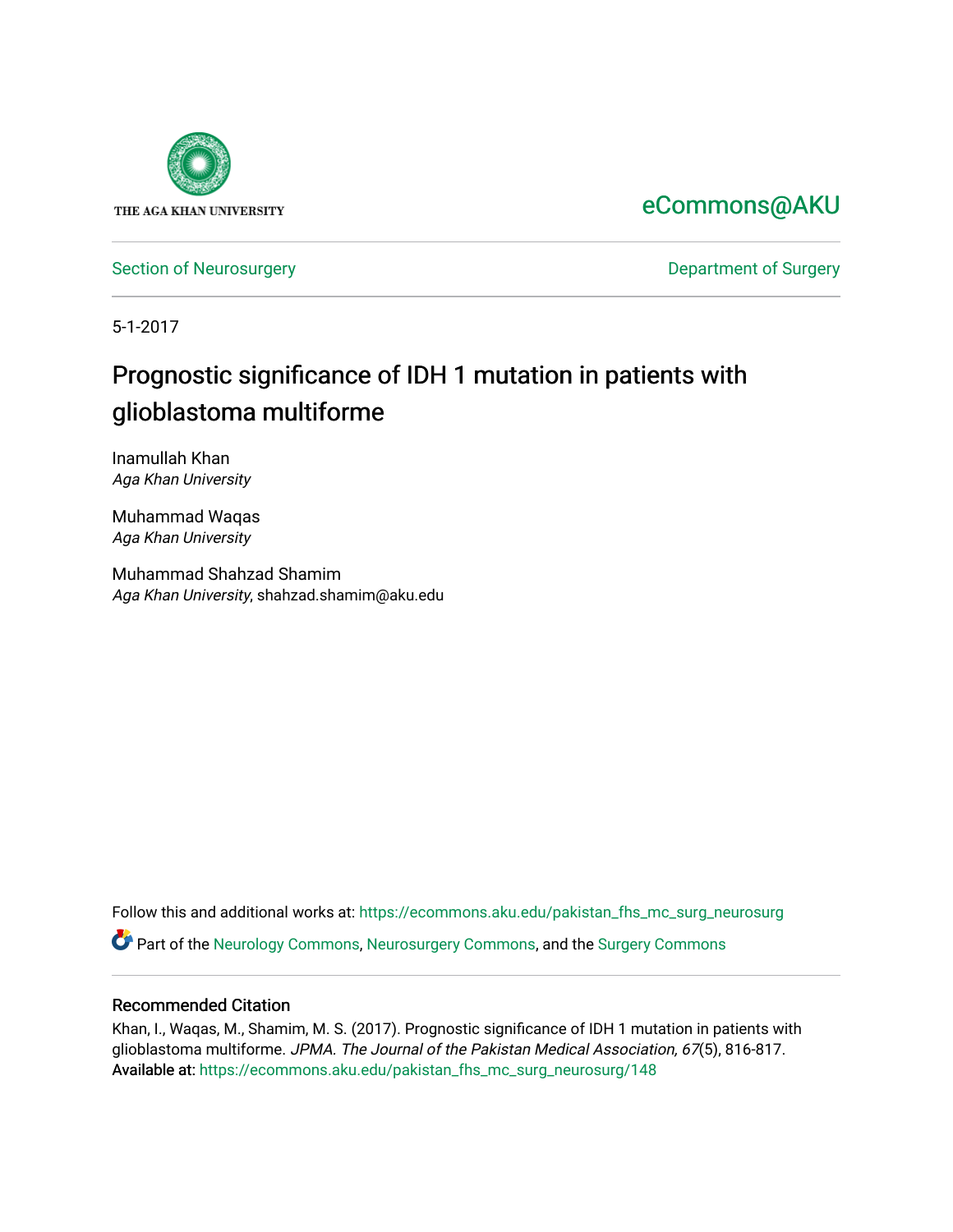## EVIDENCE BASED NEURO-ONCOLOGY

### **Prognostic significance of IDH 1 mutation in patients with glioblastoma multiforme**

Inamullah Khan, Muhammad Waqas, Muhammad Shahzad Shamim

#### **Abstract**

Focus of brain tumour research is shifting towards tumour genesis and genetics, and possible development of individualized treatment plans. Genetic analysis shows recurrent mutation in isocitrate dehydrogenase (IDH1) gene in most Glioblastoma multiforme (GBM) cells. In this review we evaluated the prognostic significance of IDH 1 mutation on the basis of published evidence. Multiple retrospective clinical analyses correlate the presence of IDH1 mutation in GBM with good prognostic outcomes compared to wild-type IDH1. A systematic review reported similar results. Based on the review of current literature IDH1 mutation is an independent factor for longer overall survival (OS) and progression free survival (PFS) in GBM patients when compared to wild-type IDH1. The prognostic significance opens up new avenues for treatment.

**Keywords:** Glioblastoma multiforme, IDH1 mutation, overall survival, progression free survival

#### **Introduction**

Glioblastoma multiforme (GBM) is the commonest primary malignant brain tumour and carries poor prognosis despite recent advances in management.<sup>1</sup> A comprehensive genetic analysis of protein codes has found recurrent mutations in isocitrate dehydrogenase 1 (IDH1) gene in 12% of GBM.<sup>2</sup> IDH1 catalyzes the oxidative decarboxylation of isocitrate to ?-ketoglutarate which protects cells in situation of oxidative stress.<sup>3</sup> The recurrent somatic mutation involves codon 132 of IDH1 gene on chromosome 2q33 and is implicated in determining the prognosis.<sup>2</sup> Herein we have reviewed the evidence on the effect of IDH 1 mutation on the survival of patients with GBM.

#### **Review of Evidence**

Frequency of IDH1 mutation was first reported by Yan et al., in 2009 when they extracted DNA from primary brain tumour and xenografts, and from patient-matched

Aga Khan University Hospital, Karachi. **Correspondence:** Muhammad Shahzad Shamim. Email: shahzad.shamim@aku.edu





**Figure-1:** a) Pre-operative MRI TIWI with contrast showing the typical location of a GBM with IDH1 mutation. b) Post-operative MRI T1WI with contrast of the same patient showing gross total resection.